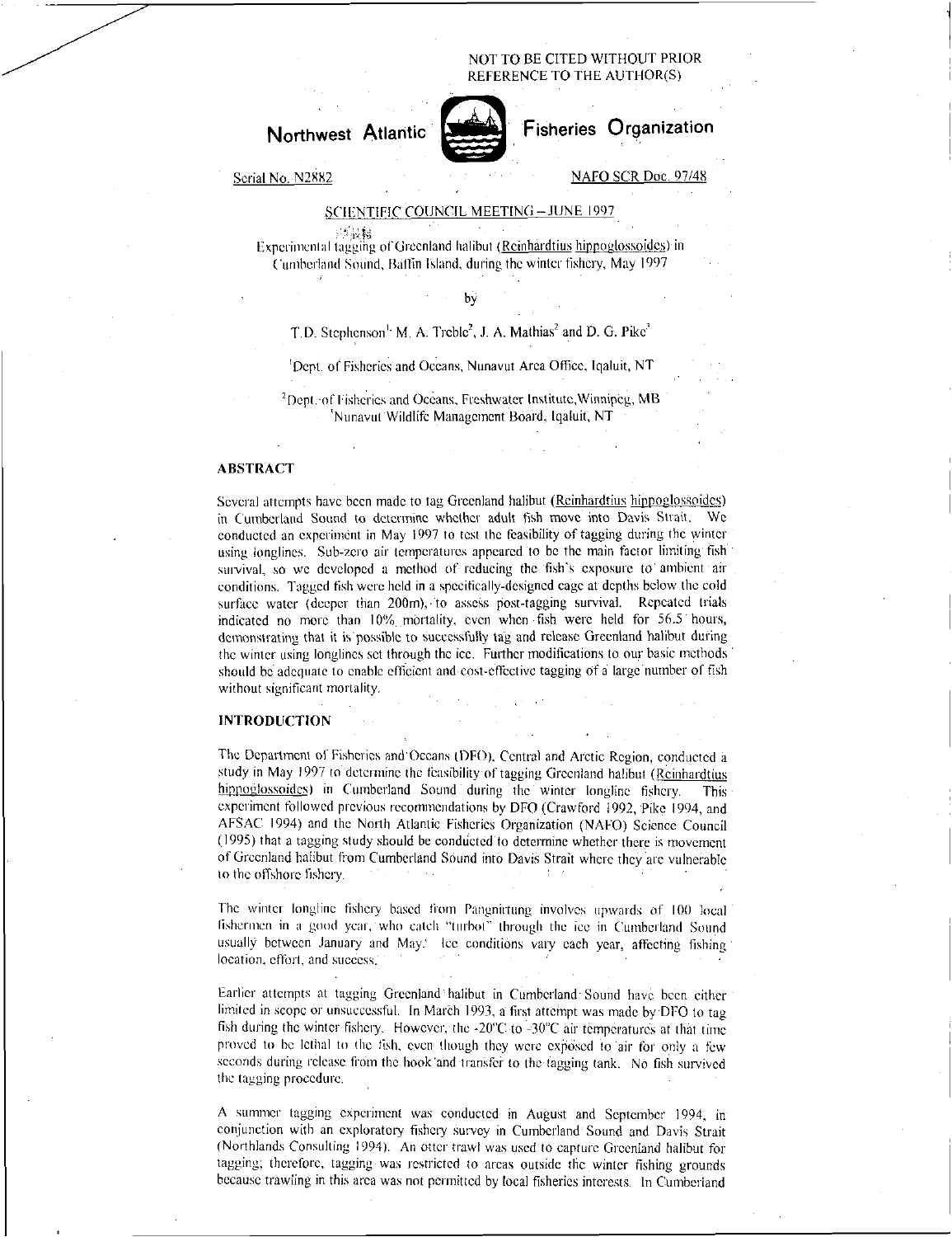Sound, 407 fish from seven tows were tagged and in Davis Strait 62 fish from three tows were tagged (Fig. 1). Two fish tagged at 65° 03'N 64" 59'W in Cumberland Sound were recaptured: one in November 1995 from a bottom trawl in Davis Strait; and one in Feb.- March 1996 from a longline in Cumberland Sound (Fig. 1). The fact that one of the fish tagged in Cumberland Sound was recaptured: in Davis Strait suggests that Greenland halibut *do* pass over the shallow sill at the mouth of Cumberland Sound and emigrate into Davis Strait. However, further evidence will be necessary to confirm this.

- 2 -

In August 1995, DFO conducted a survey to determine summer distribution of Greenland halibut and the feasibility of using longlines to capture fish for tagging during the summer. Catches were poor; in five days of fishing only 50 Greenland halibut were captured and no tags were applied. The project was beset with a number of problems, and less than half *the* fishing effort was at depths greater than 900 m, where the greatest concentrations of fish had been found in the 1994 survey.

There remained a need to determine an efficient and cost effective way to tag several thousand fish. It was suggested by Mathias and Chiperzak (1996) that the most cost effective method would be to tag during the winter, so plans were made to modify the methods used in 1993 and make a second attempt in May 1997. The main questions to be answered were: a) would *Greenland* halibut *survive after being raised through* water temperatures of less than -0.5"C, found to depths of approximately 200 m in Cumberland Sound (Fig. 2): and h) could a method he developed to tag large numbers of fish without significant mortality?

### TAGGING METHODS

One of the primary needs is to limit the fish's exposure. to sub-zero temperatures, therefore, a warm (e. 0"C) shelter from ambient air conditions is required. We used a 3.m x 4.6 m insulated tent ("Weatherall") in which we placed a fibreglass tagging tank, a kerosene heater and an iosol stove. One end of the tent was left open (covered with a removable tarp), and a fishing hole was cut in the ice just inside the open end of the tent. Our  $\frac{1}{1}$  m x 1.5 m hole was slightly larger than a normal fishing hole, to accommodate our holding and releasing tagged fish. The tent protected the fish (and us) from the wind, and the air inside could be warmed by the heater. We used the stove to heat water which we occasionally added to the tagging tank to ensure it was maintained at approximately I"C.

We needed a method to assess the survival of tagged fish for a short time immediately following tagging. A holding tank at the surface had been used in 1993, but the water temperature just below the ice is approximately -1.9°C and exposure to this very cold water for extended periods may be harmful to the fish. Ambient water temperature at the depths the fish are caught ( $>500$  m) is in the range of 0.0°C to 0.5°C. A conductivity, temperature, and depth (CTD) sound was taken in order to determine the exact conditions for our tagging site.

A cage made from 2 cm diameter PVC pipe (Fig. 3) was used to lower and hold tagged fish at depth (where ambient temperature was closer to normal) so that we might determine whether the fish could survive raising and lowering through the cold water layer, exposure to air temperatures less than 0°C, and handling during the tagging procedure.

Fishing was poor at our original location so we developed a system for taking fish from a second and third fishing hole which were located approximately 500 m from our "tagging tent". Fish from these unprotected fishing holes were removed from the hook as quickly as possible and put into a standard 70 L fish tub, containing approx. 1.0" C water, which was lashed to a snowmobile-drawn qamutik (sled). The fish tub was partially covered with a plywood sheet to limit exposure to sunlight and heat loss. When all the fish were removed from the ground line they were transported back to the tent and placed in the tagging tank where they were measured, tagged and then released through the fishing hole inside the tent.

We used yellow plastic floy tags, each individually numbered and marked with DFO's lqaluit address. These tags were applied with a Denison tagging gun slightly posterior to the line of maximum body depth, and approximately 1-2 cm (depending on the size of the fish) below the insertion of the dorsal fin, such that the tags were 'anchored behind the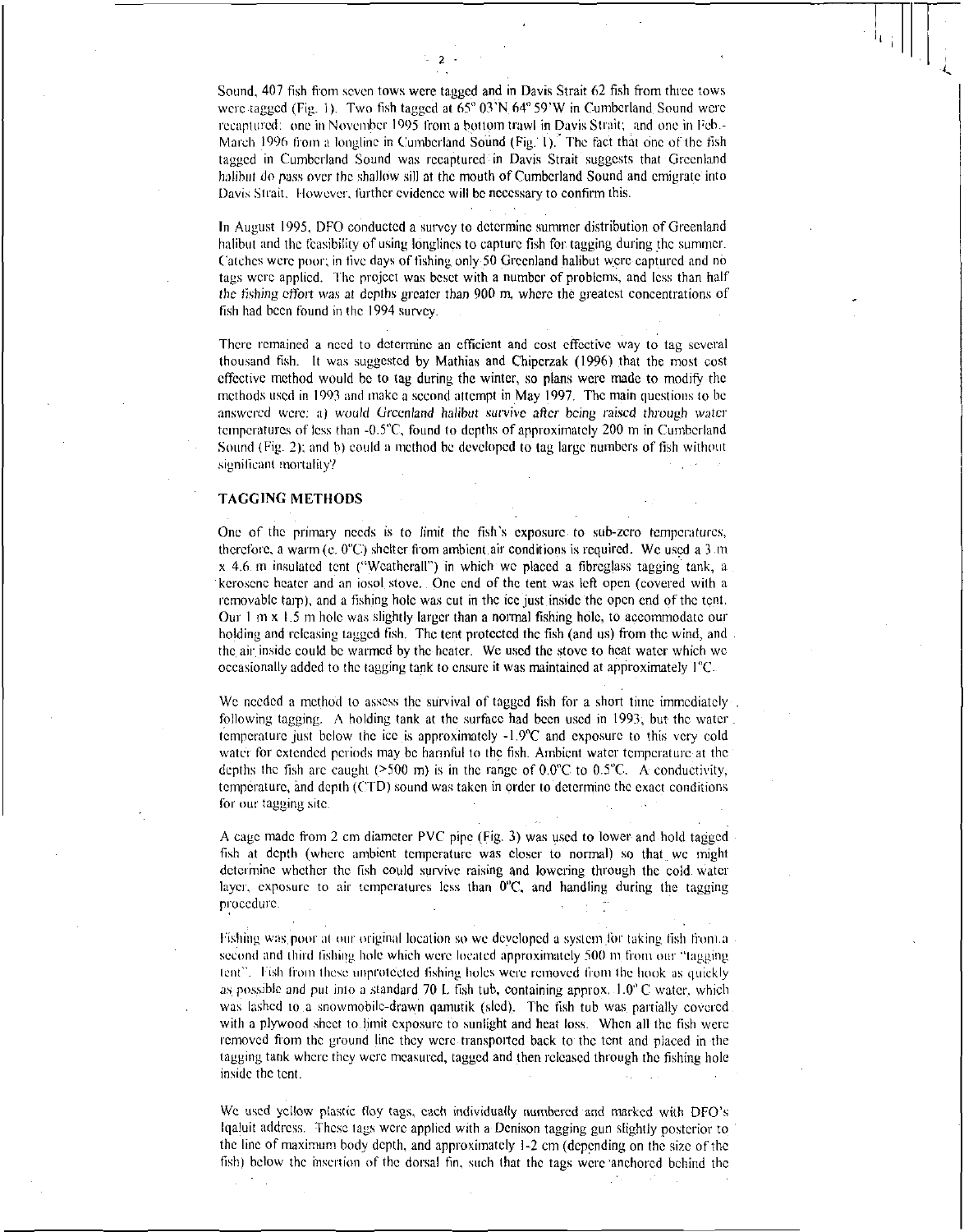pterygiophores and the external portion of the tag protruded from the right (top) side of the fish, angled posteriorly.

- 3

## RESULTS

Our camp was located at 65°59'N and 66°44'W (approximately 8 km cast of lmigen Island) over approximately 850 in of water. The first set on May 1st produced one Greenland halibut which was tagged and put in the cage, lowered to approx. 200 in and held for 4.5 h. Unfortunately, we could, not access the CTD data in the field and our estimate of the depth of the thermoclinc was., less than it actually was (Fig. 2). Nevertheless when the cage was raised and the fish released, it appeared very strong and swain quickly down and out of sight.

Set number five produced II Greenland halibut; all were tagged and placed in the cage. We noted during tagging that one fish had jaw and pelvic fin damage, probably caused by a shark or entanglement in the line., The cage was lowered to approximately 200 m and held there for 5 h during which time the injured fish died (9% mortality). The other ten fish appeared strong and swam away when released.

Ten halibut were caught in set number seven. They were tagged and placed in the cage which was lowered to approximately 300 m and held for  $10.5$  h.  $\overline{N}$  ho fish died (0%) mortality). They were all strong and attempted to swim downward while in the cage and tagging tank. They all swam quickly down when released.

Set number 17 produced 18 halibut, ten of which were tagged and placed in the cage, while eight were tagged and released immediately. The cage was lowered to 300 m and held for 56.5 h. Nine of ten fish survived (10% mortality) and appeared healthy and normal when released. There were no visible signs of injury that could explain why the one fish had died. The results were particularly encouraging because these ten fish had been subjected to greater stress than fish we had caged previously. The longlipe had been fishing for 12 h, so there were more fish and it took longer to remove them all from the hooks. Therefore, the first fish were held in the fish tub on the qamutik for about half an hour in windy weather. Also, the larger number of fish led to more crowding in the transport tub and tagging tank prior to tagging. Finally, the fish were held longer in the cage (almost 2.5 days).

Weather conditions during this project were ideal for tagging. The outside air temperature varied from  $-12.0^{\circ}$  C to  $+2.0^{\circ}$  C during the day so we were able to keep the water temperature in the tagging tank and the air temperature.; in the tent at optimal levels. Windchill was a factor, particularly when removing fish from the unprotected fishing holes, but we were not able to quantify this parameter.

In total, 144 Greenland halibut were tagged and released from 25 sets over eight days of ( fishing. An additional 19 halibut were caught and sampled. Five sets caught Greenland sharks, resulting in tangled and/or damaged-lines, and seven sets produced 11 damaged halibut showing signs of shark bites.

Our catch per unit effort (CPUE) was lower than we had expected based on fishery monitoring data from previous years. This was due, in part, to the time of year; catches generally drop off towards the end of the season (May). Rut, primarily, the weather conditions over the winter affected the seaward extension of the landlast ice sheet and, for the second year in a row, the fishery has been restricted to a less productive area. The total harvest for the 1996 winter fishery for Greenland halibut in Cumberland Sound was 60 tonnes and the projected harvest for 1997 is 65 tonnes. This compares to a harvest which varied between approximately 200 and 400 tonnes between 1989 and 1995 ( Mathias and Keasl 1996).

### **CONCLUSION**

This project has demonstrated that it is possible to successfully tag and release Greenland halibut during the winter using longlincs set through the ice. We now need to modify our methods further so that a large number (1,000 to 2,000) of fish can be tagged in a season. This should be possible if ice conditions are better and if tagging can begin earlier, during late March or early April, when CPUE is higher. This would mean that temperatures will be colder, but modifications to our basic methods should be able to overcome this.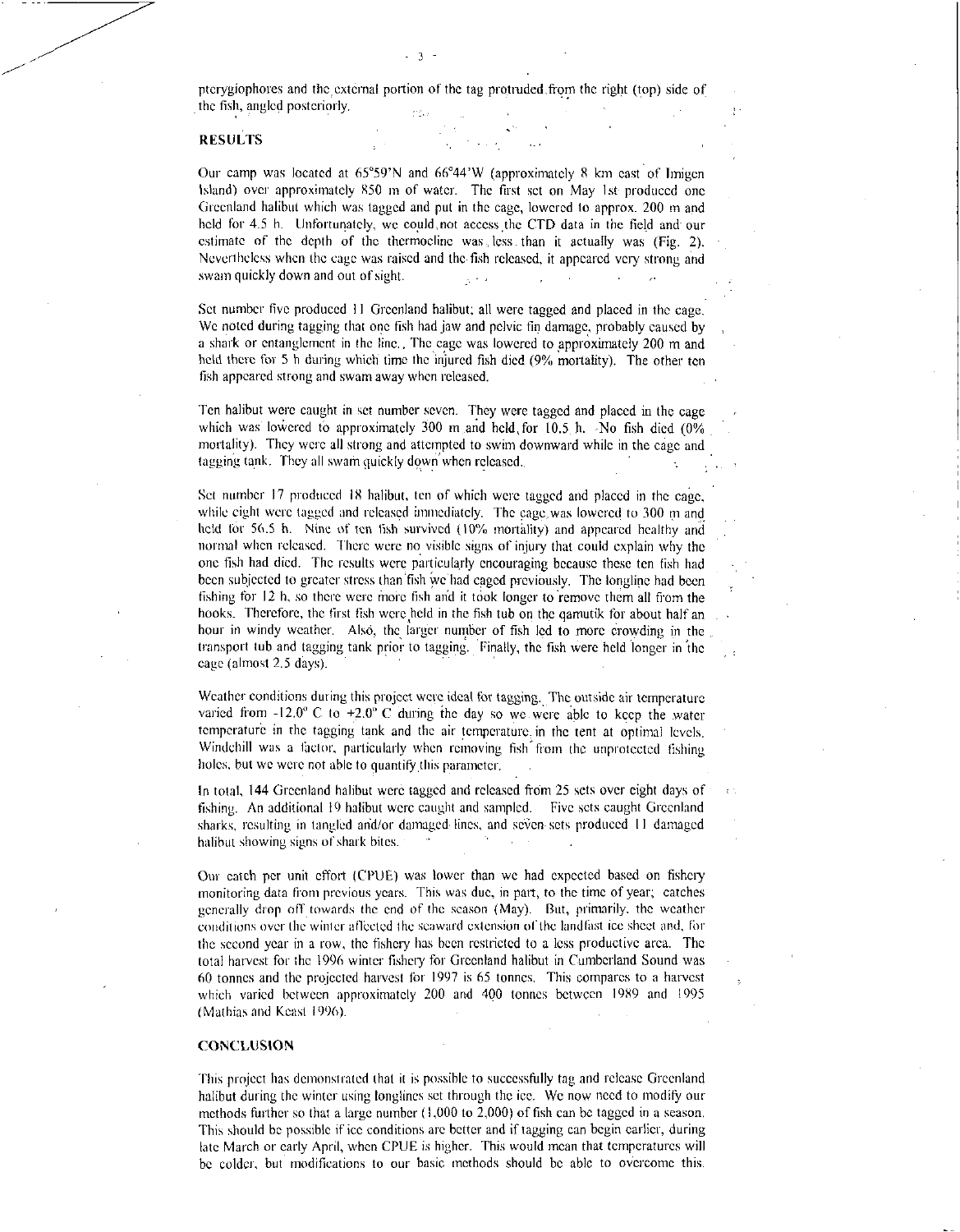Suggested modifications have included: 1) using a larger, insulated fish tub for transporting fish from the fishing hole to the tagging tent; 2) protecting the fishing hole from the elements with a canvas tent that is portable and easy to set up; and 3) applying acoustic tags to further determine survivability by monitoring the movements of fish after they are released.

4

## ACKNOWLEDGEMENTS

Funding for this project was provided from DFO's Nunavut Land Claim Implementation and Fisheries Management operating budgets.

Ai-Heang Mathias helped to design the holding cage and sewed the mesh bag that covered the frame.

Davidec Evic (Pangnirtung) supplied his fishing knowledge and experience to catch our fish, and Jean-Guy Duchcsne (DFO, lqaluit) provided capable field assistance.

#### REFERENCES

Northlands Consulting. 1994. 1994 Exploratory Fishery: a report on exploratory fishing for shrimp and groundfish in Cumberland Sound, Davis Strait and Resolution Island survey areas. Unpublished report prepared by Northlands Consulting, P.O. Box 66, lqaluit. NT. X0A OHO, for the Economic Development Agreement Sub-Committee for Fisheries. 46 p. + Appendix.

AFSAC. 1994. Report of the Arctic Fisheries Scientific Advisory Committee. unpublished report.

Crawford, R.E. 1992. Life history of the Davis Strait Greenland halibut, with reference to the Cumberland Sound fishery. Can. Man. Rep. Fish. Aquat. Sci. 2130:  $iv + 19 p$ .

Mathias, J., and Chiperzak, D. 1996. A feasibility study for tagging Greenland halibut in Cumberland Sound, Summer, 1995. Unpublished report prepared for the Pangnirtung Hunters and Trappers Association and Nunavut Wildlife Management Board. May, 1996, 14 p. + Appendix.

Mathias, J., and Keast, M. 1996. Status of the Greenland halibut (Reinhardtius hippoglossoides) fishery' in Cumberland Sound, Baffin Island, 1987-1995. Unpublished Rept: presented to NAFO Scientific Council, June 1996. 31 p.

NAFO. 1995. Report of Scientific Council, 7-21 June' 1995 Meeting. Northwest Atlantic Fisheries Organization. NAFO SCS Doc. 95/19, Ser. No. N2599: 177 p.

Pike, D.G. 1994. The fishery for Greenland halibut (Reinhardtius hippoglossoides) in Cumberland Sound, Baffin Island, 1987-1992. Can. Tech. Rep. Fish. Aquat. Sci. 1924: iv + 20 p.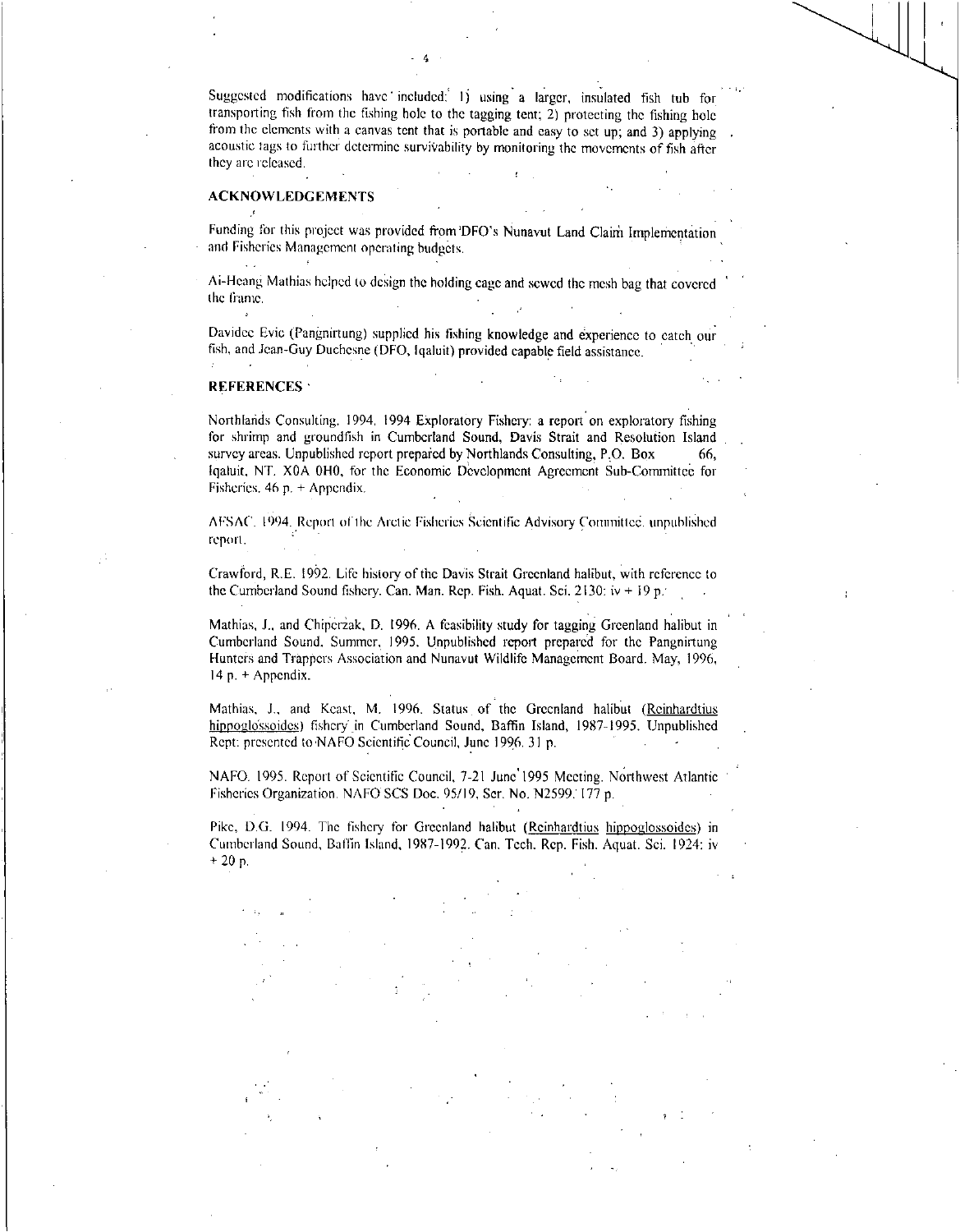5  $\overline{a}$ Ì,



Figure 1. Tagging and recapture locations for Greenland halibut tagged in the 1994 Cumberland Sound and Davis Strait Exploratory Fishery (Northlands Consulting 1994).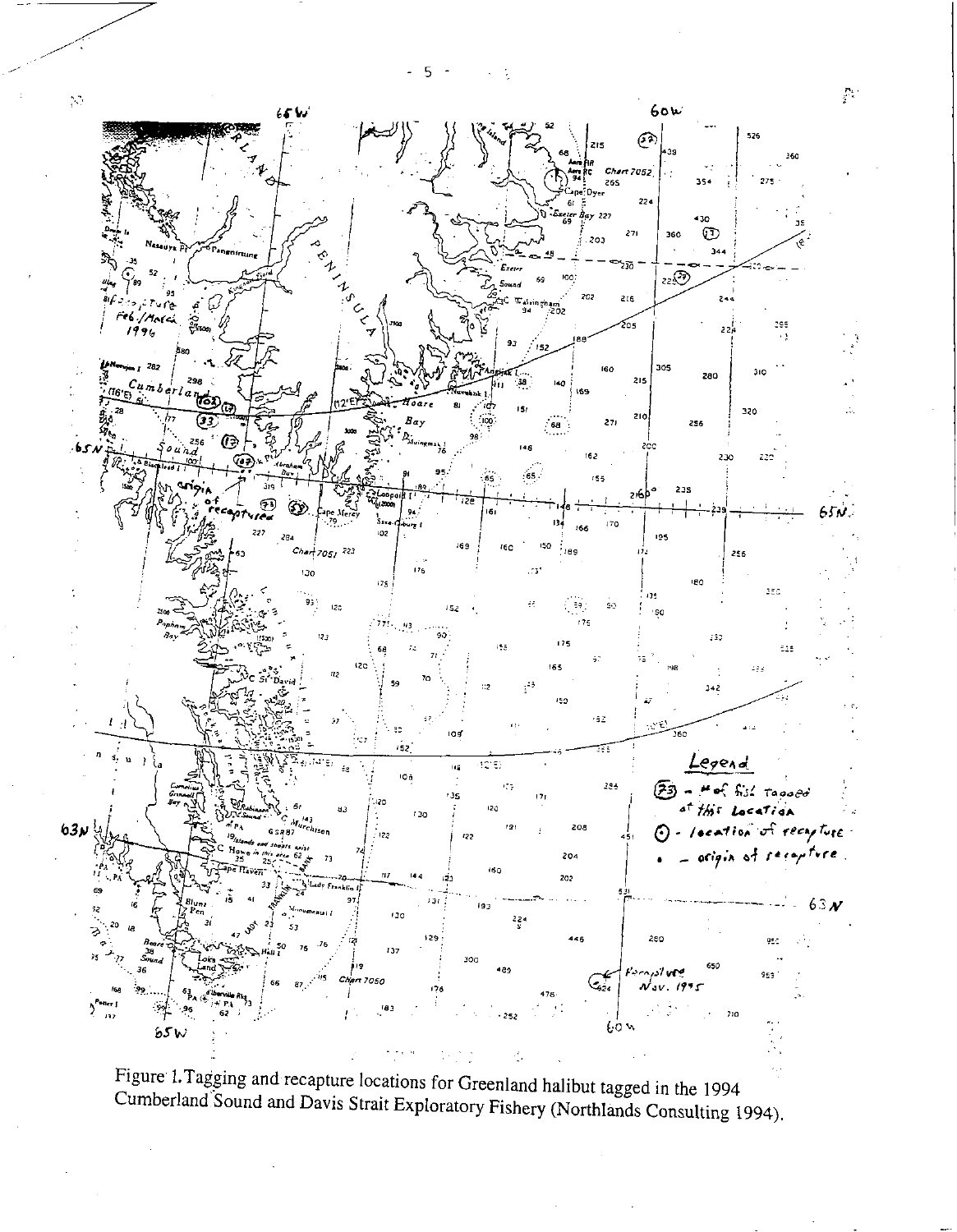

 $\frac{1}{\sqrt{2}}$